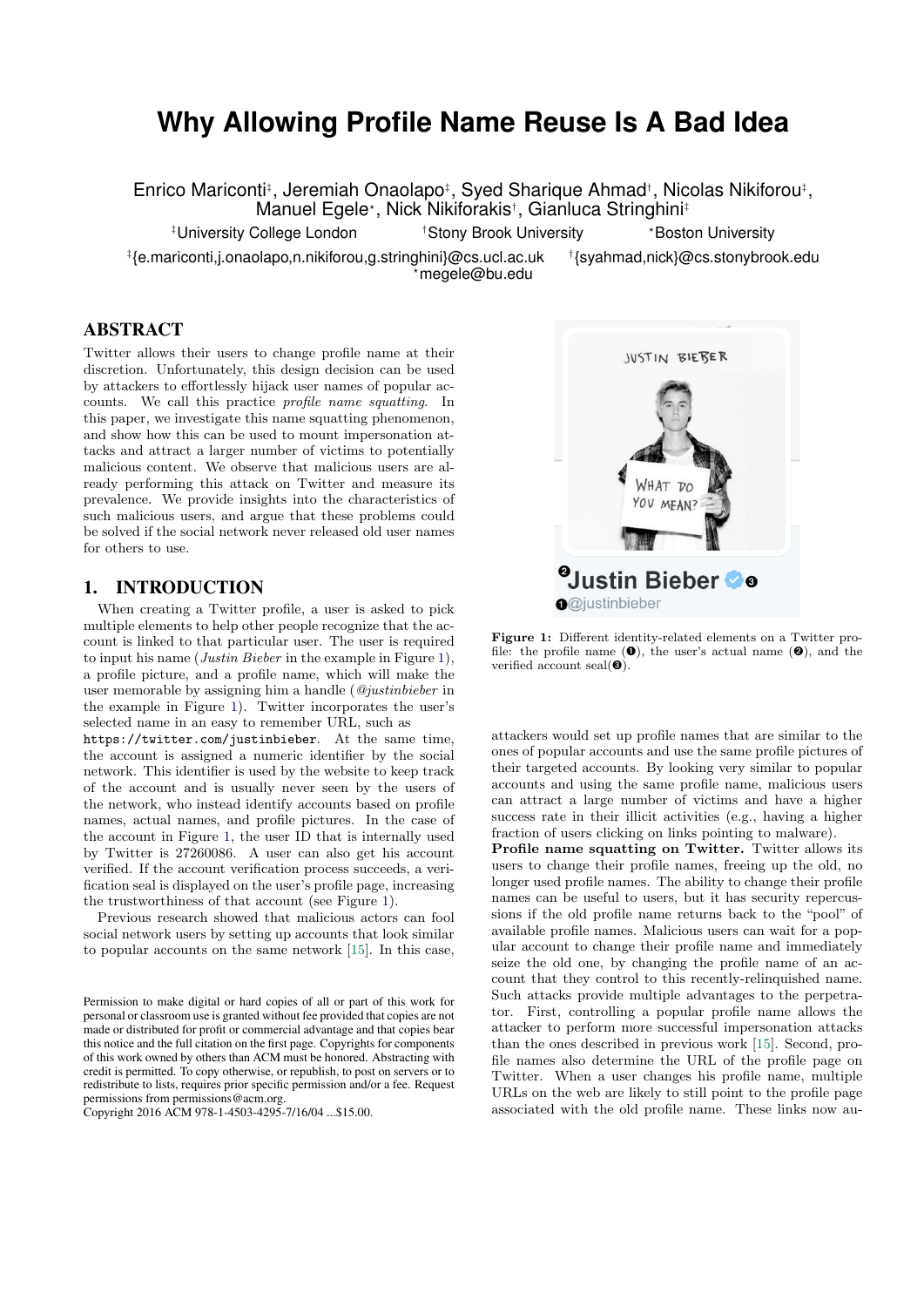tomatically point to the attacker's profile who can abuse incoming visitors in a wide range of ways.

In this paper, we show that malicious users are actively using this feature to increase their reputation on Twitter. Since these attacks involve the actual abandoned profile name of the victim, they can be much more effective than other types of impersonation, such as the ones shown in [\[15\]](#page-4-0).

In summary, we make the following contributions:

- We show that profile name squatting on Twitter is possible, because the social network frees changed profile names after their users pick new ones.
- We show that profile name squatting is happening in the wild on Twitter, by identifying 39,453 accounts that took someone else's old profile name over a period of one month.
- We argue that, from a security perspective, freeing profile names after they are abandoned is not a good design decision, and that it should be avoided to prevent the described attacks.

## <span id="page-1-1"></span>2. DATA COLLECTION

Our dataset consists of a 10% random sample of all public tweets posted on Twitter over a period of one month, between February and March 2015. In total, the dataset contains 985,538,449 tweets posted by 66,679,721 distinct users. Each tweet was collected in a json format and included both information about the message and about the account that posted it. We call the dataset of the 66 million users U. We analyzed U to identify accounts potentially performing name squatting. In the following, we describe our methodology in detail.

To identify a set of accounts that adopted a profile name previously used by another account, we proceeded as follows. First, we created a bipartite graph to represent the mapping between profile names and user IDs on Twitter. From the accounts in U we extract two set of vertices, a set S of the user names used by the accounts in U and a set I of the user IDs of such accounts. Each vertex  $s$  in  $S$  is connected to a vertex  $i$  in  $I$  if  $s$  was used as a profile name by the account identified by  $i$ . We call this bipartite graph  $G$ .

To identify which accounts have used the same profile name at different points in time, we perform the weighted one mode projection of the bipartite graph G onto the account vertex set I. This projection generates a graph in which each vertex identifies a user ID and two vertices are connected by an edge if they shared at least one profile name. The weight of the edge is the number of profile names that the two accounts have shared in the past [\[31\]](#page-5-0). This graphbased approach has been used to detect malicious accounts in past work and has two advantages. First, it allows us to quickly identify accounts of interest: any account that is connected to at least another one has either taken someone else's old profile name or has given up a profile name that has been taken by someone else. The second advantage is that accounts that have taken multiple profile names over time form connected components in this graph, and can therefore be easily identified and further analyzed. We then extracted the set of accounts that used a certain profile name for the first time in our dataset. We did this by looking at the tweets sent by the users in U. We call this set of accounts, F. We consider all the other accounts that obtained a profile

name after someone else owned it in the past as potential name-squatters. We call this set of accounts, A.

In our dataset, we found 39,453 accounts that shared 20,891 distinct profile names on Twitter. 5,207 accounts shared more than one profile name with each other, showing that the ecosystem of name squatters is quite complex. In Section [3](#page-1-0) we analyze the identified accounts in detail.

Limitations. Our dataset allowed us to gain a good overview of the name squatting practices on Twitter. However, our data has some limitations. First of all, we can only identify two accounts as using the same profile name if they tweeted during the observation period. If an account took another user's previous profile name and never posted a tweet, we would not detect it. If the original account stopped posting messages before our data collection started, or an account took a profile name after the data collection ended, we would not identify it. Similarly, many of our analyses (such as the ones performed in Section [3\)](#page-1-0) rely on the fact that the first user observed using a profile name is its original holder. It could be, however, that this account has taken a profile name that was abandoned after our data collection started. We believe that although these cases are possible they have not affected the correctness of our results and overall takeaway message. In fact, most of the accounts in our dataset only appeared with a single profile name during the entire observation period.

Ethics. Dealing with online social network data raises ethical concerns. In this paper, we only used publicly-available Twitter data, and we successfully obtained ethics approval from UCL (Project ID 6521/004). To treat data ethically, we followed the guidelines by Rivers et al. [\[28\]](#page-5-1). In particular, we ensured not to link multiple datasets together with the goal of further deanonymizing the users contained in them, and we stored our data according to the UCL Data Protection Officer guidelines.

# <span id="page-1-0"></span>3. ANALYSIS OF THE DATA

In this section, we explain the differences on basic features of name squatting users. Previous research showed that malicious accounts that get suspended on Twitter, account for roughly 3% of all accounts on the social network [\[35\]](#page-5-2). Twitter routinely suspends accounts that engage in malicious activities such as spreading spam or links pointing to malware, as well as accounts that more broadly violate its terms of service [\[1\]](#page-4-1). Although taking an account's old profile name does not violate Twitter's terms of service by itself, if an account uses such a profile name to impersonate other users, this is a violation of the terms and can lead to the account getting suspended. Typically, the original holder of the profile name has to file a complaint to Twitter which then checks the claim and decides the validity of the impersonation claim.

#### 3.1 Maliciousness of name squatting accounts

To assess whether accounts that engage in name-squatting are more likely to be suspended by Twitter, we proceeded as follows. For each of the 39,453 accounts that we identified, we checked whether the account was suspended or not. We performed this test in September 2015, six months after the accounts were observed to be active in our dataset. We allowed this time to pass to make sure that possible impersonation claims of profile names in our dataset would have been sorted out by Twitter during that period. In total,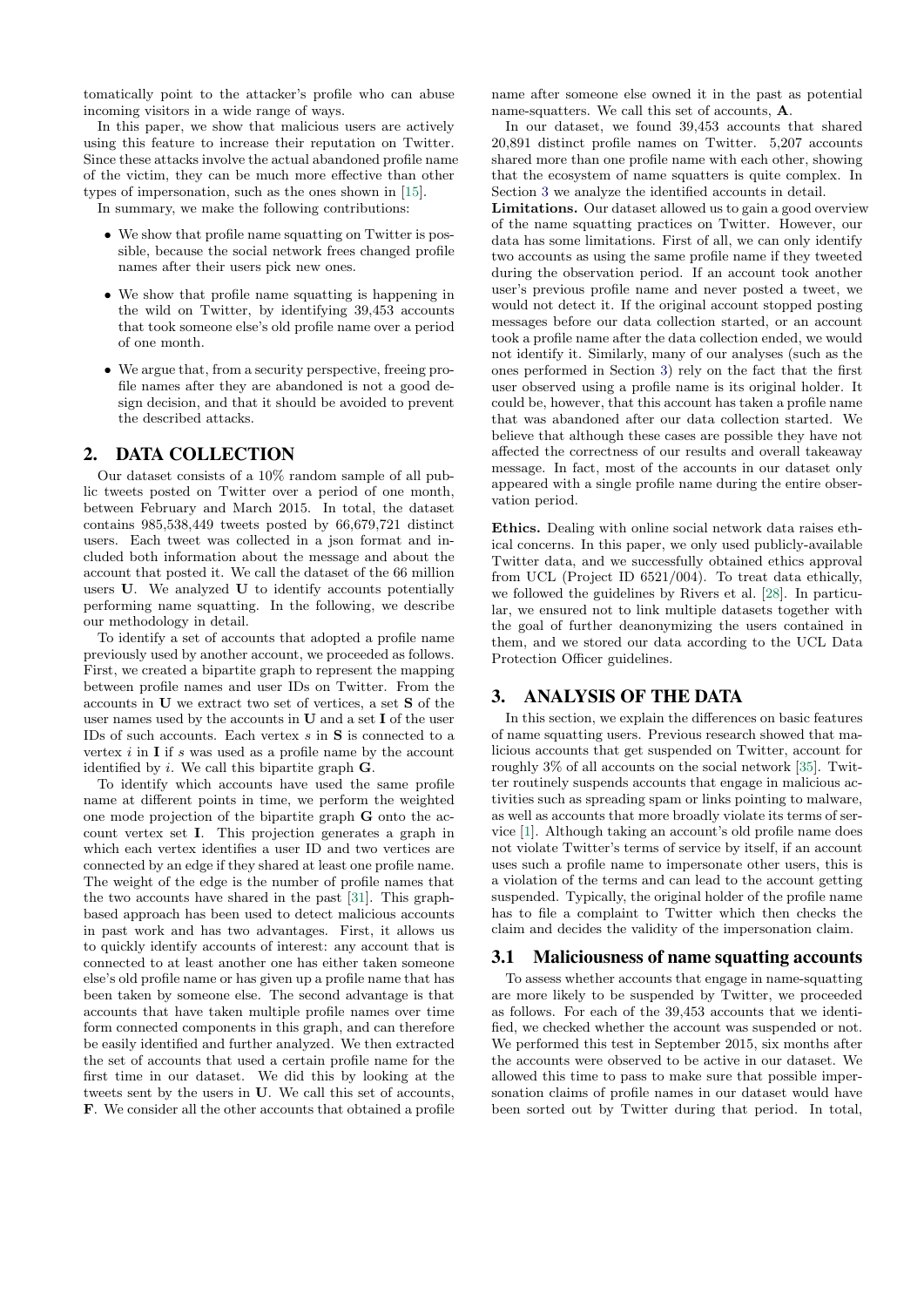<span id="page-2-1"></span>

Figure 2: Cumulative distribution function of the number of followers of the first account using a certain username compared to the ones of the second account using the same username. Second accounts generally have less followers.



Figure 3: Cumulative distribution function of the number of statuses of the first account using a certain username compared to the ones of the second account using the same username. Second account have usually been less active on the social network than first accounts.



Figure 4: Cumulative distribution function of the time since the opening of the account of first and second accounts, compared to the last time the account was observed active in our dataset. Second accounts have generally been active for a shorter period of time than first accounts.

7,673 accounts (19%) in our dataset were suspended. This number shows that accounts reusing someone else's old profile name are more likely to engage in malicious activity and get suspended by Twitter. On the other hand, it also shows that the majority of accounts engaging in such practices were still active on the platform six months after the profile name change. This might indicate that many accounts are used for legitimate purposes. In Section [3.3,](#page-2-0) however, we provide evidence that most of these accounts are indeed malicious, and that the lack of a clear threat model and the need for users to manually report impersonator accounts might be the reason that many of these accounts manage to avoid detection and stay active for a long period of time.

#### 3.2 Characteristics of name squatting accounts

As we mentioned in Section [2,](#page-1-1) we separate accounts that used the same profile name into two categories: the accounts that were the first ones using a profile name in our dataset (referred to as  $\bf{F}$ ) and the accounts that used a profile name after the first accounts abandoned it (referred to as A or second accounts). Putting aside the possible biases due to the observation window that we discussed in Section [2,](#page-1-1) we consider the first accounts as the legitimate ones, while the second accounts are likely to be malicious.

In this section, we characterize the differences between the first accounts and the second ones that shared the same profile name. To show these differences, we produced the Cumulative Distribution Function (CDF) plots of some basic characteristics of these Twitter accounts. Figure [2](#page-2-1) shows the CDF of the followers of such accounts. As we can see, the number of followers is usually lower in second accounts than in first ones. Considered that some second accounts are clearly malicious, people often do not follow them and this is why almost one out of five second accounts does not have followers at all. The beginning of the line is different, but it is easy to notice that both lines are smooth and quite similar, indicating similar distributions with different median values. This graph is similar to the ones related to favorites and friends' counts, therefore we did not include these two graphs to avoid redundancy. Favorites and friends are other two classic profile features: the favorite number is the sum of all the favorites that each tweet of the profile received while the friends are those Twitter profiles that are followed by the account we are studying.

Figure [3](#page-2-1) shows the differences in the number of statuses of the two types of accounts: similar to the previous plot, the line for the second accounts starts from a higher y-intercept but, in this case, only a small number of second accounts did not publish any status updates. As for the followers figure, the two lines get close only when almost all the accounts are taken into consideration; there are differences in the shapes of the lines: while the line related to the first accounts is again smooth, the one related to the second accounts has a high slope in the first part, and at about 20 statuses the slope changes into a less strong one.

In Figure [4,](#page-2-1) we checked the life in days of the two types of accounts. The definition of second account using the same name implicitly considers a temporal question that probably affects the fact that this graph is the one where the difference between first and second accounts is still easily visible when all the accounts are taken in consideration. However, it is necessary to underline that, while the first accounts line maintains a smooth shape, the second accounts one changes again: as in Figure [2](#page-2-1) the first part of the line is a smooth curve, while there is a discontinuity point from where the slope is more linear as in Figure [3.](#page-2-1)

All three plots show differences between the two types of accounts. This indicates that there are characteristics that identify the different nature of these accounts. The fact that accounts that take someone else's abandoned profile name present a lower level of popularity and engagement from other Twitter accounts, however, casts a doubt on the effectiveness of name-squatting as a tool for malicious users. This is in line with what was discovered by previous work regarding other forms of reputation boost on social networks [\[32\]](#page-5-3).

### <span id="page-2-0"></span>3.3 Characteristics of account clusters

We then analyzed the relationships between the accounts that reuse the same user names. We identified a number of accounts that engage in interesting behaviors by sharing the same set of profile names and adopting it at different points in time. We found 1,587 groups of such accounts, composed of 5,208 accounts. Most of the groups were not larger than five accounts each but the largest one was composed of 37 ac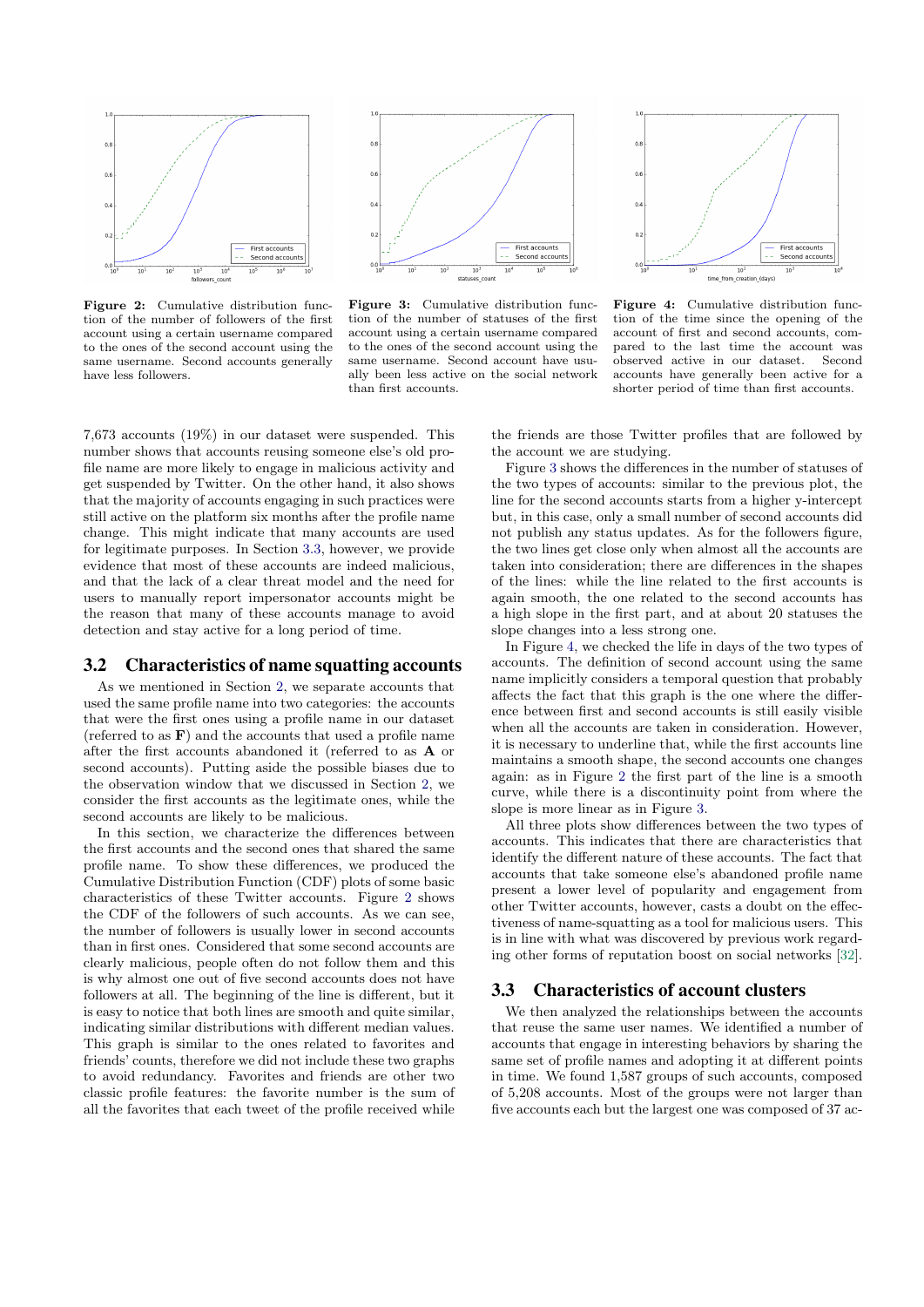counts. Figure [5](#page-3-0) reports a CDF summarizing these groups. This practice of sharing a set of profile names among different accounts is particularly suspicious, and we were not able to discern a legitimate reason for why regular accounts should engage in such practices. Interestingly, only 10% of the accounts belonging to these groups were suspended by Twitter. We therefore decided to further investigate these groups, by analyzing their activity.

We first analyzed the largest of the groups, accounting for 37 profile names. Interestingly, we found that the accounts in this group are not performing any clearly malicious activity: the reused profile names are used by players interested in sniper video games. Players set up Twitter accounts and use them to link videos of their games and interact with the other players; sometimes, when an expert player quits playing the game and deletes their Twitter account, another user would take her name, therefore generating this group. Although they are not posting any malicious content, the accounts in this group take advantage of the reputation of the previous owners of profile names. This behavior violates the 10th chapter of Twitter's terms of service [\[1\]](#page-4-1) and creates opportunities for attackers to post videos in place of the player who abandoned. These videos may contain malicious contents that would be downloaded at least by the other gamers of the group.

The other groups analyzed were either composed of malicious accounts or by accounts that may have been created with a benign intent but that violated the Twitter terms of service [\[1\]](#page-4-1). It is interesting to observe common aspects in those clusters: all the accounts portrayed young people (especially female) who are part of the East Asia show-business: models, dancers, singers and so on. In some cases, profile names in groups were similar to famous video games (such as World of Warcraft). In general, these accounts performed various questionable activities: from sharing pornography to posting spam, passing through advertising services that promise to increase the number of followers [\[32\]](#page-5-3). In some cases, the accounts in groups would not advertise a Twitter follower market, but would post messages advertising some sort of re-follow ring (e.g., "retweet my message, and follow me, I will follow you"). These messages are in clear violation with Twitter's terms of service [\[1\]](#page-4-1). Another interesting feature of the communications is that all the people tagged in the tweets are not part of the group of name squatting accounts, but always external accounts.

# 4. DISCUSSION

We showed that name squatting is a real, albeit underexploited, problem on Twitter. Detecting name squatting accounts is challenging due to a vague threat model and the variety of malicious activities (more or less evident) that a name squatting account can engage in on the social network. In the following, we discuss possible mitigations to the name squatting problem, as well as some potential future work.

Mitigating profile name squatting. The best solution to solve the problem of profile name squatting on Twitter is not to allow profile name reuse. Although allowing users to change their profile name can have legitimate applications, we do not see any particular reason why it should be possible to take someone else's abandoned profile name on a social network. We therefore consider the current policy adopted by Facebook and Linkedin — to allow users to change their

<span id="page-3-0"></span>

Figure 5: Relative Cumulative Distribution Function of the number of IDs and the number of names in each analyzed cluster.

profile name but not releasing it afterwards — as the optimal one, and we encourage Twitter to adopt it.

In case Twitter considers freeing abandoned profile names a possibility that they do not want to renounce, there are other partial mitigations that could be taken. For example, accounts adopting someone else's old profile name could be automatically vetted similarly to what happens for accounts that are flagged for impersonating another user [\[15\]](#page-4-0). In particular, accounts that change their user names multiple times to different abandoned profile names are extremely likely to be malicious and should be suspended.

Future work. In this paper we shed light on the phenomenon of profile name squatting on Twitter. In future work, we will study the phenomenon in more detail by, for example, analyzing a longer period than the one month studied in this paper. We will also investigate whether other social networks have similar name squatting problems.

# 5. RELATED WORK

A number of researchers analyzed Twitter and other social networks and their properties, to understand its general characteristics [\[21,](#page-5-4) [38\]](#page-5-5), understand reputation on the network [\[7\]](#page-4-2), investigate how different Twitter is, compared to traditional social networks [\[22\]](#page-5-6), or looking at patterns in the unfollow dynamics of users [\[18\]](#page-5-7).

A line of research that has been followed particularly is understanding the security issues linked to social networks and the extent of the abuse happening on them. Bilge et al. showed that identity theft attacks on social networks are a concrete possibility [\[6\]](#page-4-3). Grier et al. performed the first large-scale analysis of abuse on Twitter [\[17\]](#page-5-8), while Gao et al. performed a similar study on Facebook [\[14\]](#page-4-4). Thomas et al. studied the ecosystem of marketplaces where one can buy fake Twitter accounts [\[36\]](#page-5-9). Following these studies, a number of systems have been proposed to automatically detect fake accounts and malicious activity on social networks [\[5,](#page-4-5) [11,](#page-4-6) [13,](#page-4-7) [23,](#page-5-10) [24,](#page-5-11) [30,](#page-5-12) [34,](#page-5-13) [39\]](#page-5-14).

Recently, cybercriminals abusing social networks developed techniques to look more trustworthy to potential victims and therefore be more successful in their illicit activities. Stringhini et al. studied services that sell compromised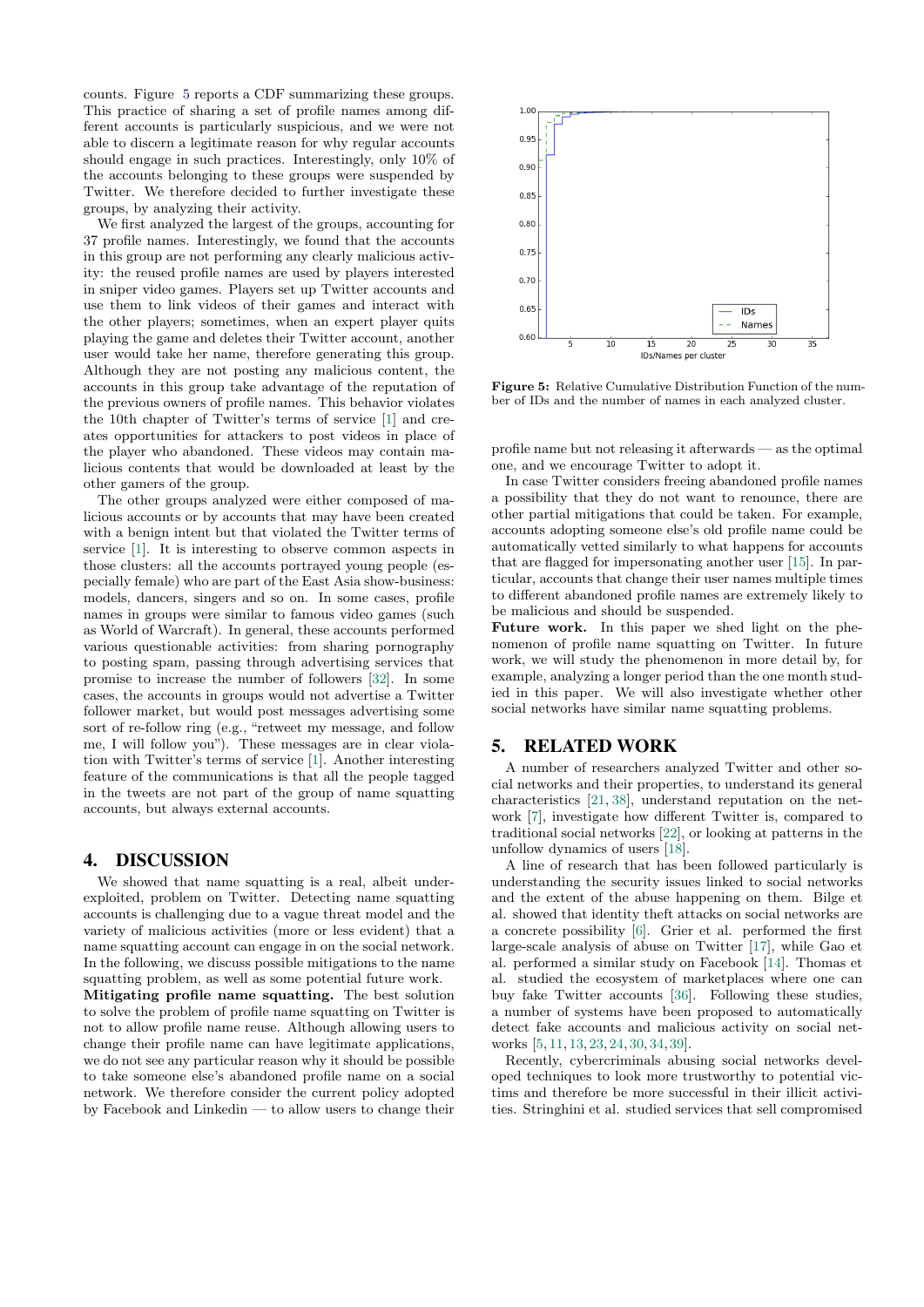accounts as followers to customers that are willing to pay for them [\[29,](#page-5-15) [32\]](#page-5-3). De Cristofaro et al. studied the ecosystem of services that deliver likes to the Facebook pages of their customers [\[8\]](#page-4-8). Oana et al. have recently studied the problem of impersonation on Twitter [\[15\]](#page-4-0). In their work, Oana et al. studied accounts that purposely look similar to popular ones to confuse Twitter users, and developed a classifier to automatically detect such impostor accounts. In this paper we analyzed a different type of Twitter impersonators, those that reuse the old username of another account. We showed that these accounts are particularly dangerous, because they have the capability of leveraging links on the web that are still pointing to the old username. To the best of our knowledge we are the first ones studying the security implications of allowing users to change their usernames on social networks.

Even though we are the first to report on how name squatting applies to social networks, name squatting has attracted a significant amount of research in the area of domain names. Cybersquatting originally refered to the early days of the internet (early nineties) when long-existing brick-and-mortar companies did not yet operate websites. Various opportunists registered their trademarks as domain names before them, so that they would sell the domains back to their rightful owners for profit [\[16\]](#page-4-9).

Cybersquatting evolved into typosquatting, i.e., the act of registering domains that are mistypes of popular authoritative domains, with the intention of capturing the traffic of users who mistype URLs in their browser address bar. This practice can be traced back to over 15 years, since the 1999 Anticybersquatting Consumer Protection Act (ACPA) already mentioned URLs that are "sufficiently similar to a trademark of a person or entity" [\[2\]](#page-4-10). Researchers have extensively studied typosquatting in domain names [\[3,](#page-4-11) [4,](#page-4-12) [10,](#page-4-13) [20,](#page-5-16) [25,](#page-5-17) [33,](#page-5-18) [37\]](#page-5-19), and have measured, among others, its prevalence, the way that attackers monetize typosquatting domains, whether typosquatting domains exchange hands and whether users would be victimized by malicious pages resulting from unintended typographical mistakes.

Finally, apart from typosquatting, there also exist other, less popular, types of domain squatting, such as domains that abuse the visual similarity of characters in different character sets [\[12,](#page-4-14)[19\]](#page-5-20), domains that sound like authoritative domains [\[27\]](#page-5-21), and domains that capture the traffic originating from erroneous bit-flips in user devices [\[9,](#page-4-15) [26\]](#page-5-22).

# 6. CONCLUSION

In this paper we studied the security implications of allowing username reuse on online social networks, and showed that Twitter's profile names are vulnerable to name squatting practices. We showed that the threat posed by name squatting is not only theoretical, but that malicious users are actively reusing abandoned profile names on Twitter for illicit purposes. To solve this problem, we advise Twitter to disallow profile name reuse.

# 7. ACKNOWLEDGMENTS

We wish to thank the anonymous reviewers for their comments. This work was funded by the H2020 RISE Marie Sklodowska Curie action (MSCA) grant number 691925, by the EPSRC grant number EP/N008448/1, and by the NSF

under grant CNS-1527086. Enrico Mariconti was funded by the EPSRC under grant 1490017, while Jeremiah Onaolapo was supported by the Petroleum Technology Development Fund (PTDF), Nigeria.

#### 8. REFERENCES

- <span id="page-4-1"></span>[1] Twitter Terms of Service. <https://twitter.com/tos>.
- <span id="page-4-10"></span>[2] Anticybersquatting Consumer Protection Act (ACPA). <http://www.patents.com/acpa.htm>, November 1999.
- <span id="page-4-11"></span>[3] Agten, P., Joosen, W., Piessens, F., and Nikiforakis, N. Seven months' worth of mistakes: A longitudinal study of typosquatting abuse. In Proceedings of the 22nd Network and Distributed System Security Symposium (NDSS 2015) (2015).
- <span id="page-4-12"></span>[4] Banerjee, A., Barman, D., Faloutsos, M., and Bhuyan, L. N. Cyber-fraud is one typo away. In Proceedings of the 27th Conference on Computer Communications, IEEE INFOCOM (2008).
- <span id="page-4-5"></span>[5] Benevenuto, F., Magno, G., Rodrigues, T., and Almeida, V. Detecting Spammers on Twitter. In Conference on Email and Anti-Spam (CEAS) (2010).
- <span id="page-4-3"></span>[6] BILGE, L., STRUFE, T., BALZAROTTI, D., AND Kirda, E. All Your Contacts Are Belong to Us: Automated Identity Theft Attacks on Social Networks. In World Wide Web Conference (WWW) (2009).
- <span id="page-4-2"></span>[7] Cha, M., Haddadi, H., Benvenuto, F., and Gummadi, K. Measuring User Influence in Twitter: The Million Follower Fallacy. In International AAAI Conference on Weblogs and Social Media (2010).
- <span id="page-4-8"></span>[8] De Cristofaro, E., Friedman, A., Jourjon, G., Kaafar, M. A., and Shafiq, M. Z. Paying for likes?: Understanding facebook like fraud using honeypots. In Internet Measurement Conference (IMC) (2014).
- <span id="page-4-15"></span>[9] Dinaburg, A. Bitsquatting: DNS Hijacking without Exploitation. In Proceedings of BlackHat Security (July 2011).
- <span id="page-4-13"></span>[10] EDELMAN, B. Large-scale registration of domains with typographical errors, September 2003.
- <span id="page-4-6"></span>[11] Egele, M., Stringhini, G., Kruegel, C., and Vigna, G. Compa: Detecting compromised accounts on social networks. In Proceedings of the Network and Distributed System Security Symposium (San Diego, CA, February 2013).
- <span id="page-4-14"></span>[12] Gabrilovich, E., and Gontmakher, A. The homograph attack. Communucations of the ACM 45, 2 (Feb. 2002), 128.
- <span id="page-4-7"></span>[13] Gao, H., Chen, Y., Lee, K., Palsetia, D., and Choudhary, A. Towards Online Spam Filtering in Social Networks. In Symposium on Network and Distributed System Security (NDSS) (2012).
- <span id="page-4-4"></span>[14] Gao, H., Hu, J., Wilson, C., Li, Z., Chen, Y., and Zhao, B. Detecting and Characterizing Social Spam Campaigns. In Internet Measurement Conference (IMC) (2010).
- <span id="page-4-0"></span>[15] Goga, O., Venkatadri, G., and Gummadi, K. P. The doppelgänger bot attack: Exploring identity impersonation in online social networks. In Proceedings of the 15th Internet Measurement Conference (IMC) (2015).
- <span id="page-4-9"></span>[16] GOLINVEAUX, J. What's in a domain name: Is cybersquatting trademark dilution? In University of